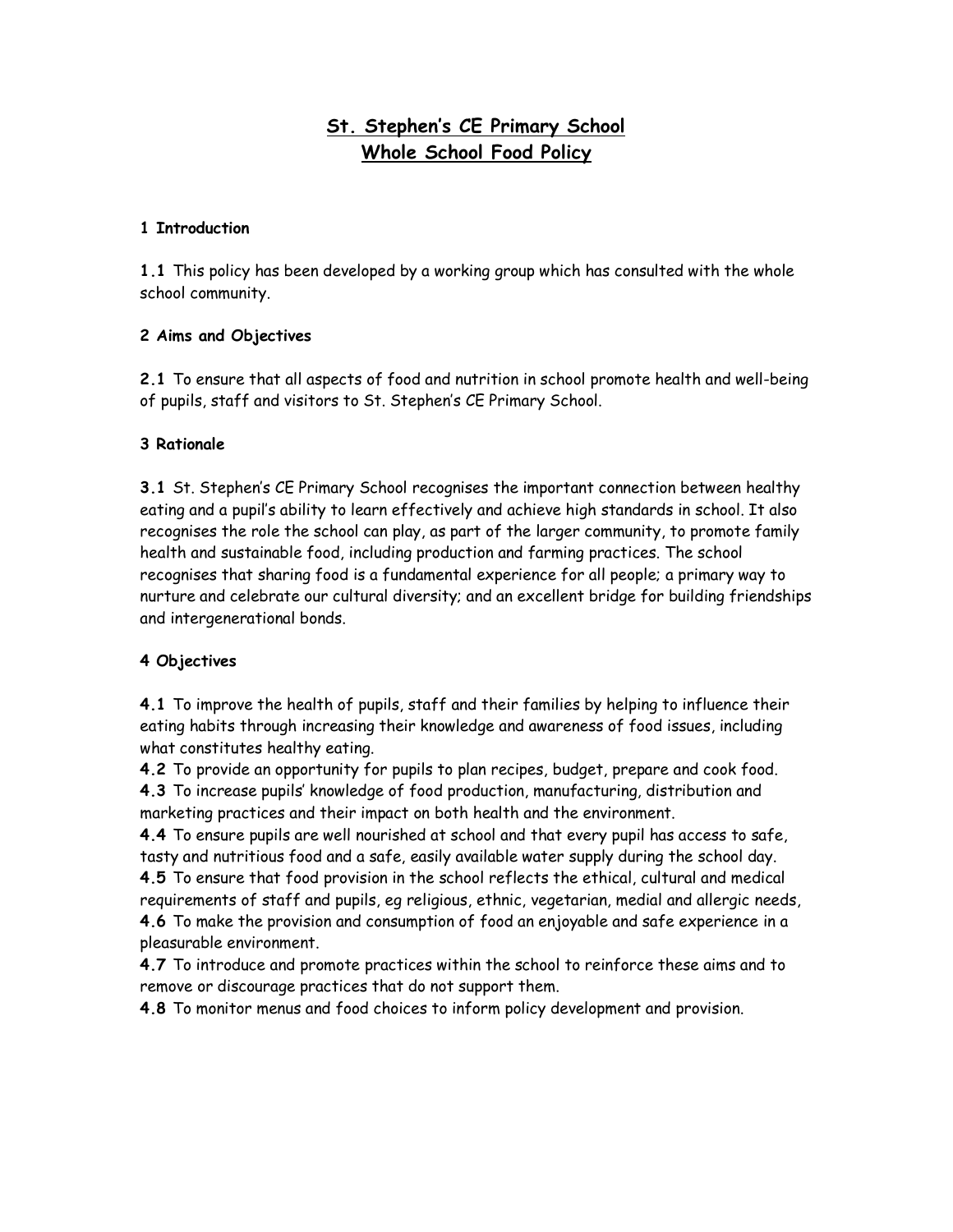#### **5 Guidelines**

#### **5.1** Breakfast Club

The breakfast club operates on a daily basis in the school for all children from Reception. We target some children who we know have little or no time for breakfast in the mornings at home. The food offered is healthy and is consistent with a healthy diet. We provide toast, bread, low-fat spread, fruit jam, yoghurt, low-salt/low-sugar fortified cereals, slices of fresh fruit, baked beans and eggs. Children choose from water, milk, orange juice and apple juice to drink.

#### **5.2** Snack

All our under-5s are entitled to free milk. All FS and KS 1 classes include a morning breaktime snack to all children. We take part in the Government initiative to provide all infants with free fruit and vegetables during the day. KS2 may also bring fruit which they can eat at playtime - no other snack is allowed during break.

#### **5.3** School lunches and packed lunches

All our school meals are provided by a contracted caterer who has a healthy food policy as part of their tender. Where possible, this includes the use of fresh fruit and vegetables each day as a choice for the children, which pay regard to nutritional balance and healthy options. Many children bring packed lunch to school and all children on packed lunch receive a copy of our Packed Lunch policy. We regularly include newsletter items about the contents of these and we do not allow sweets, chocolate bars (although we do allow chocolate covered biscuits at present) or fizzy drinks.

### **5.4** Water for all

Cooled water is freely available throughout the school day to all members of the school community from water coolers. Regular water and brain breaks are built into the school day and curriculum by class teachers. FS and KS 1 children are also reminded to drink water at their snack time.

#### **5.5** Food across the Curriculum

In FS, KS 1 and KS 2, there are a number of opportunities for pupils to develop knowledge and understanding of health, including healthy-eating patterns and practical skills that are needed to understand where food comes from such as shopping, preparing and cooking food. Literacy provides children with the opportunity to explore poetry, persuasion, argument and narrative work using food and food-related issues as a stimulus, e.g. writing to a company to persuade them to use non-GM foods in children's food and drink etc. Maths can offer the possibility of understanding nutrition labelling, calculating quantities for recipes, weighing and measuring ingredients. Science provides an opportunity to learn about the types of food available, their nutritional composition, digestion and the function of different nutrients in contributing to health, and how the body responds to exercise. RE provides the opportunity to discuss the role of certain foods in the major religions of the world. Children experience different foods associated with religious festivals. ICT can afford pupils the opportunity to research food issues using the internet and other electronic resources. Pupils design packaging and adverts to promote healthy food choices. Food Technology as part of DT provides the opportunity to learn about where food comes from and apply healthy-eating messages through practical work with food, including preparation and cooking. PSHCE encourages young people to take responsibility for their own health and well-being, teaches